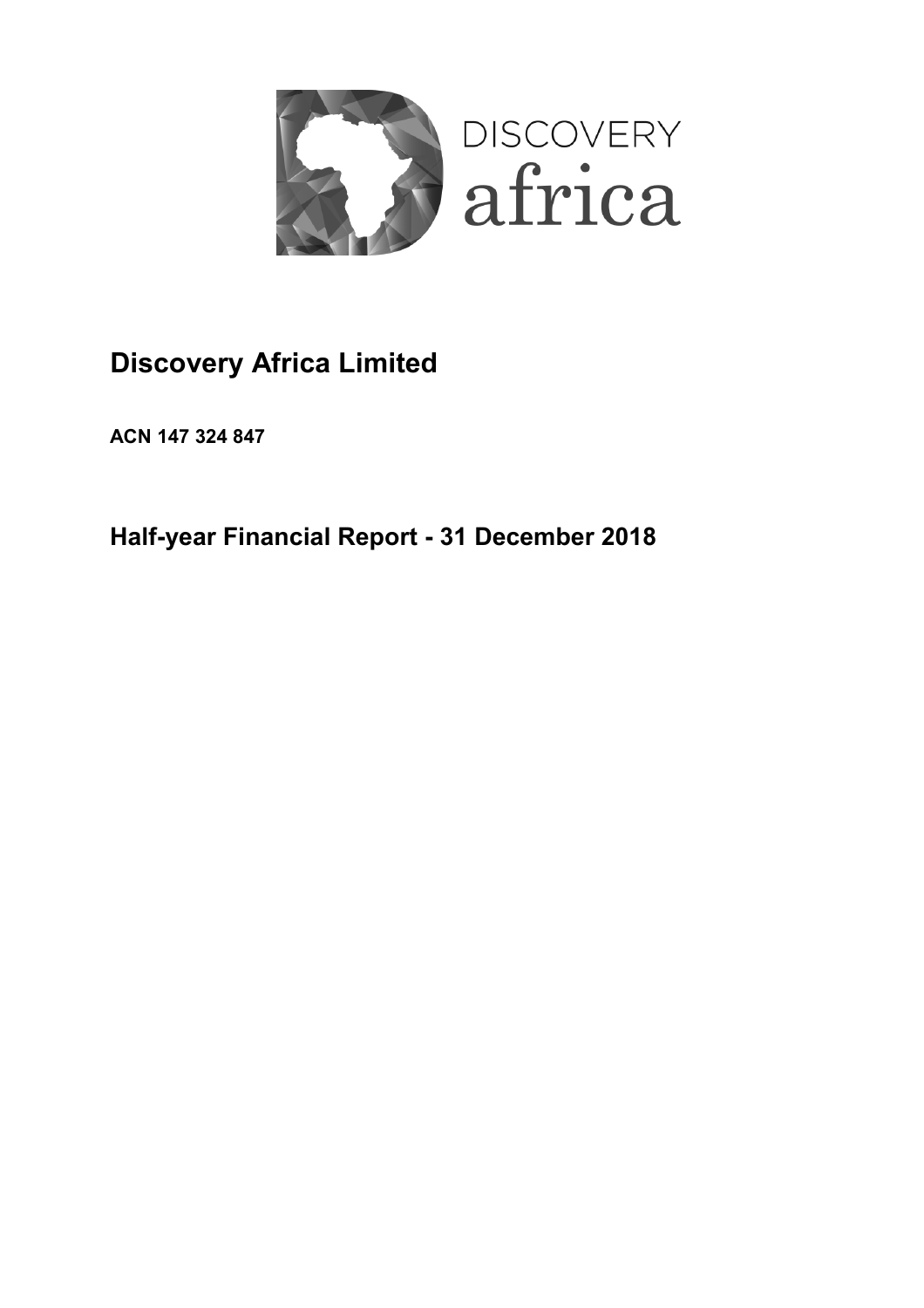**Discovery Africa Limited Contents 31 December 2018** 

| Corporate Directory                                                            | 3              |
|--------------------------------------------------------------------------------|----------------|
| Directors' Report                                                              | $\overline{4}$ |
| Auditor's Independence Declaration                                             | 6              |
| Consolidated Statement of Profit or Loss and Other Comprehensive Income        |                |
| Consolidated Statement of Financial Position                                   | 8              |
| Consolidated Statement of Changes in Equity                                    | 9              |
| <b>Consolidated Statement of Cash Flows</b>                                    | 10             |
| Notes to the Financial Statements                                              | 11             |
| Directors' Declaration                                                         | 15             |
| Independent Auditor's Review Report to the members of Discovery Africa Limited | 16             |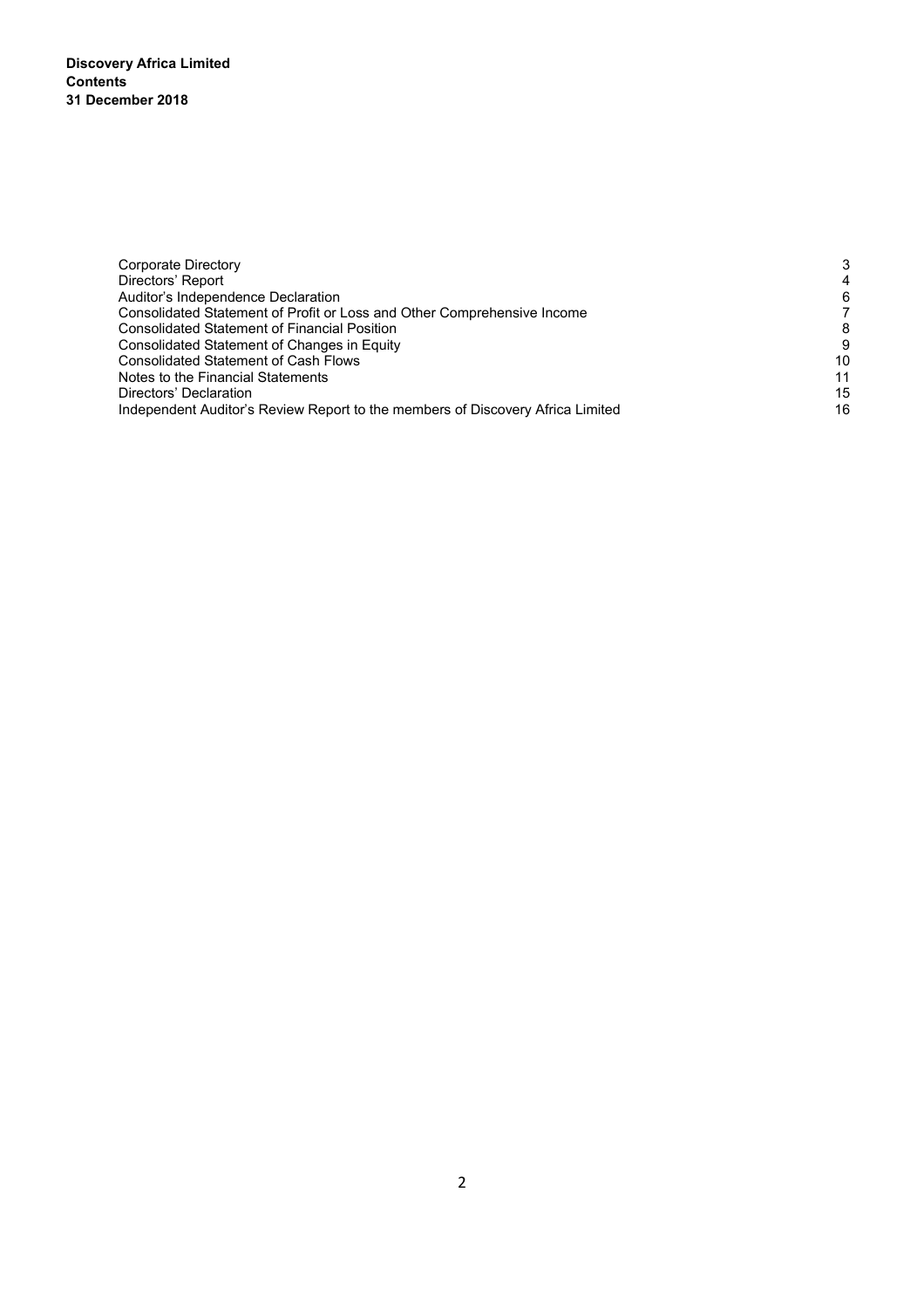## **Discovery Africa Limited Corporate Directory 31 December 2018**

| <b>Directors</b>            | Peter Lloyd (Non-Executive Director)<br>Graham Walker (Non-Executive Director)<br>Jerko Zuvela (Non-Executive Director) |
|-----------------------------|-------------------------------------------------------------------------------------------------------------------------|
| Company Secretary           | Alan Thomas                                                                                                             |
| <b>Registered Office</b>    | 18 Sangiorgio Court<br>Osborne Park WA 6017                                                                             |
| Principal place of business | 18 Sangiorgio Court<br>Osborne Park WA 6017                                                                             |
| <b>Share Register</b>       | <b>Automic Registry Services</b><br>Level 2<br>267 St Georges Terrace<br>Perth WA 6000                                  |
| Auditor                     | Rothsay Chartered Accountants<br>Level 1, Lincoln House<br>4 Ventnor Ave<br>West Perth WA 6005                          |
| <b>Bankers</b>              | National Australia Bank<br>Level 1<br>1238 Hay Street<br>West Perth WA 6005                                             |
| Securities Exchange Listing | Discovery Africa Limited shares are listed on the Australian Securities<br>Exchange<br>(ASX code: DAF)                  |
| Website                     | www.discoveryafrica.com.au                                                                                              |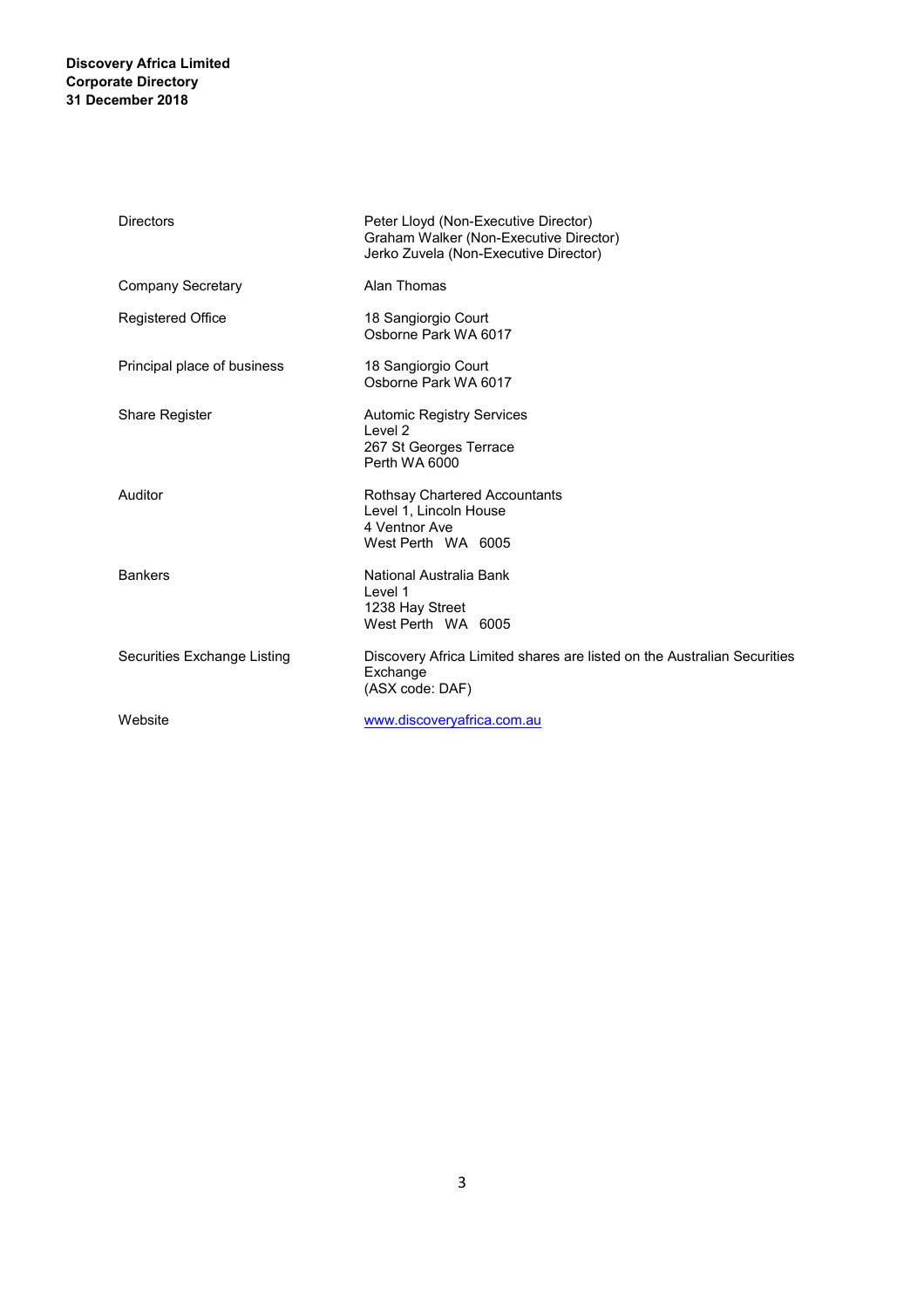## **Discovery Africa Limited Directors' Report 31 December 2018**

The directors present their report, together with the financial statements of the consolidated entity consisting of Discovery Africa Limited ("DAF" or "the Company") and the entity it controls ("the Group") for the half year ended 31 December 2018.

#### **Directors**

The names of the directors in office at any time during the whole of the half year and up to the date of this report are:-

Mr Peter Lloyd (Non-Executive Director) Mr Graham Walker (Non-Executive Director) Mr Jerko Zuvela (Non-Executive Director)

#### **Review of Operations**

#### **Principal Activities**

The principal activity for the Group for the financial period was mineral exploration, with a focus in Australia. There were no significant changes in the nature of the Group's principal activities during the half year.

The consolidated net loss of the Group after income tax for the half year ended 31 December 2018 amounted to \$476,624 (31 December 2017: net profit of \$97,382).

#### *Operations Report*

#### **Gold Projects (Western Australia)**

In April 2017, DAF executed a Heads of Agreement (HOA) with Bruce Robert Legendre, granting the Company a one-year option period to purchase a 100% interest in the Cue and Pinyalling Gold Projects in Western Australia.

This option period was extended in April 2018 for a further 6 months, and in October 2018 it was extended for a further 12 months in respect of the Pinyalling Gold Project, with key terms of the Agreement remaining similar. The Cue Gold Project was relinquished in the September 2018 quarter.

#### Pinyalling Gold Project

The Pinyalling Project consists of Exploration Licence 59/2112 covering 18 blocks (54km²) and is about 400km northeast of Perth. Access is via the Great Northern Highway from Perth to Paynes Find‐Yalgoo Road. This road gives access to the Pinyalling Mining Centre, about 30km west of Paynes Find.

The Company is planning to conduct further interpretation of the initial soil and auger sampling program results (as reported in previous periods) to determine where additional sampling may be required, to test extensions to the anomalous gold detected in surface sampling, and in parallel, the Company will review and rank the targets generated at the Pinyalling Project from the reprocessed aerial magnetic data.

#### **Other**

The Company continues to work to identify and review other new projects or asset acquisition opportunities, to enhance its project portfolio with an aim to increase the overall value proposition of the Company and ensure it is best placed to deliver value and upside potential for all its shareholders.

#### *Legal Proceedings*

The Company continued legal proceedings during the half-year against former directors, Mr Kevin Nichol (Mr Nichol) and Mr Danie Van den Bergh (Mr Van den Bergh) as previously disclosed.

The Company is also pursuing legal proceedings against Mr Phillip Thick and Mr Peter Avery and solicitors, CBP Pty Ltd.

On 26 March 2018, a court mandated mediation occurred. The parties were unable to resolve the matter. The Company continues to pursue its claims.

#### **Dividends Paid or Recommended**

The directors do not recommend the payment of a dividend and no amount has been paid or declared by way of a dividend to the date of this report.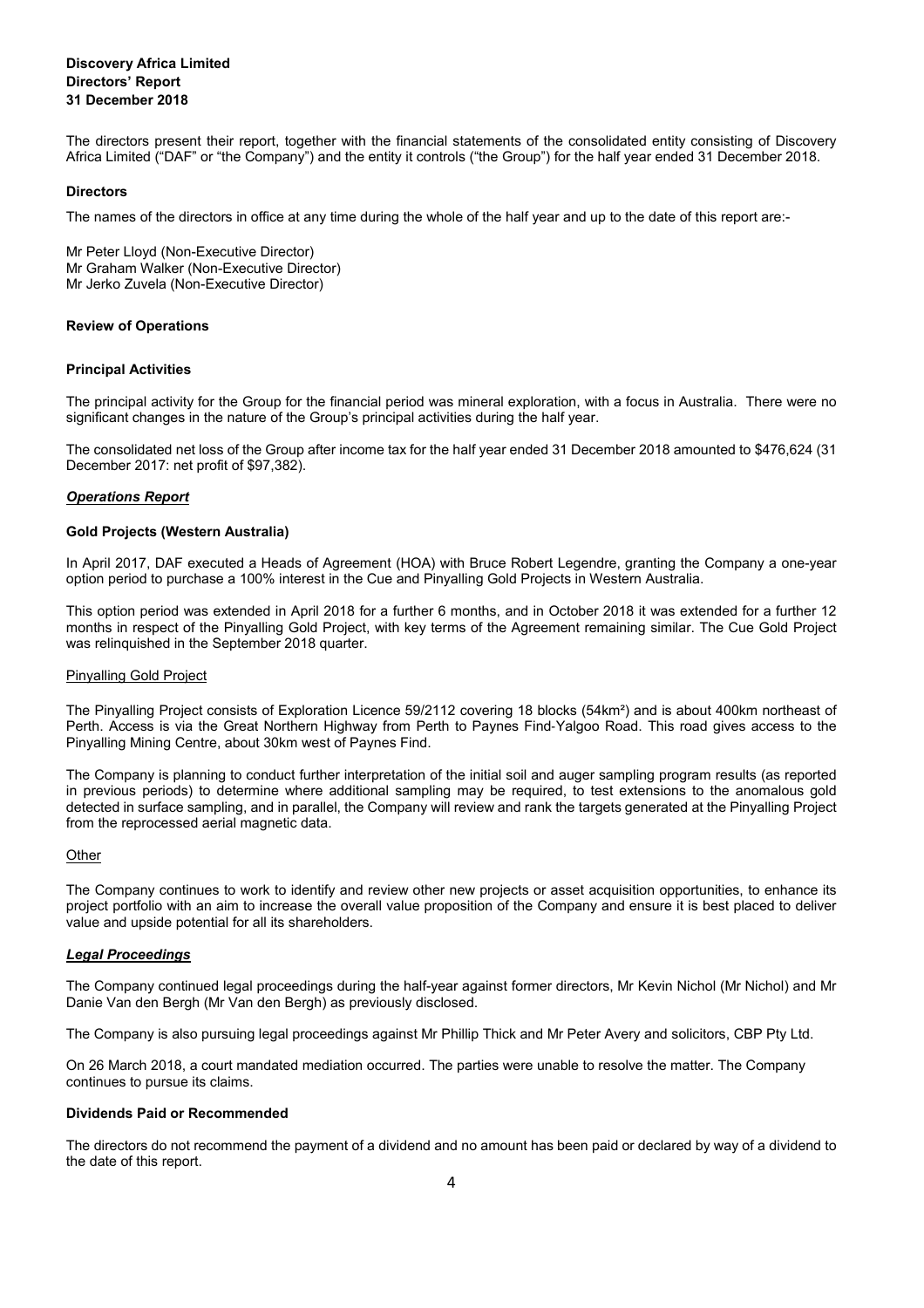## **Discovery Africa Limited Directors' Report 31 December 2018**

#### **Events After the Balance Sheet Date**

No matters or circumstances have arisen since the end of the half-year which significantly affected or may significantly affect the operations of the Company, the results of those operations or the state of affairs of the Company in subsequent financial years.

#### **Auditor's independence declaration**

A copy of the auditor's independence declaration as required under section 307C of the Corporations Act 2001 is set out on the following page.

This report is made in accordance with a resolution of directors, pursuant to section 306(3)(a) of the Corporations Act 2001.

On behalf of the directors

Peter Lloyd Non-Executive Director 26 February 2019 Perth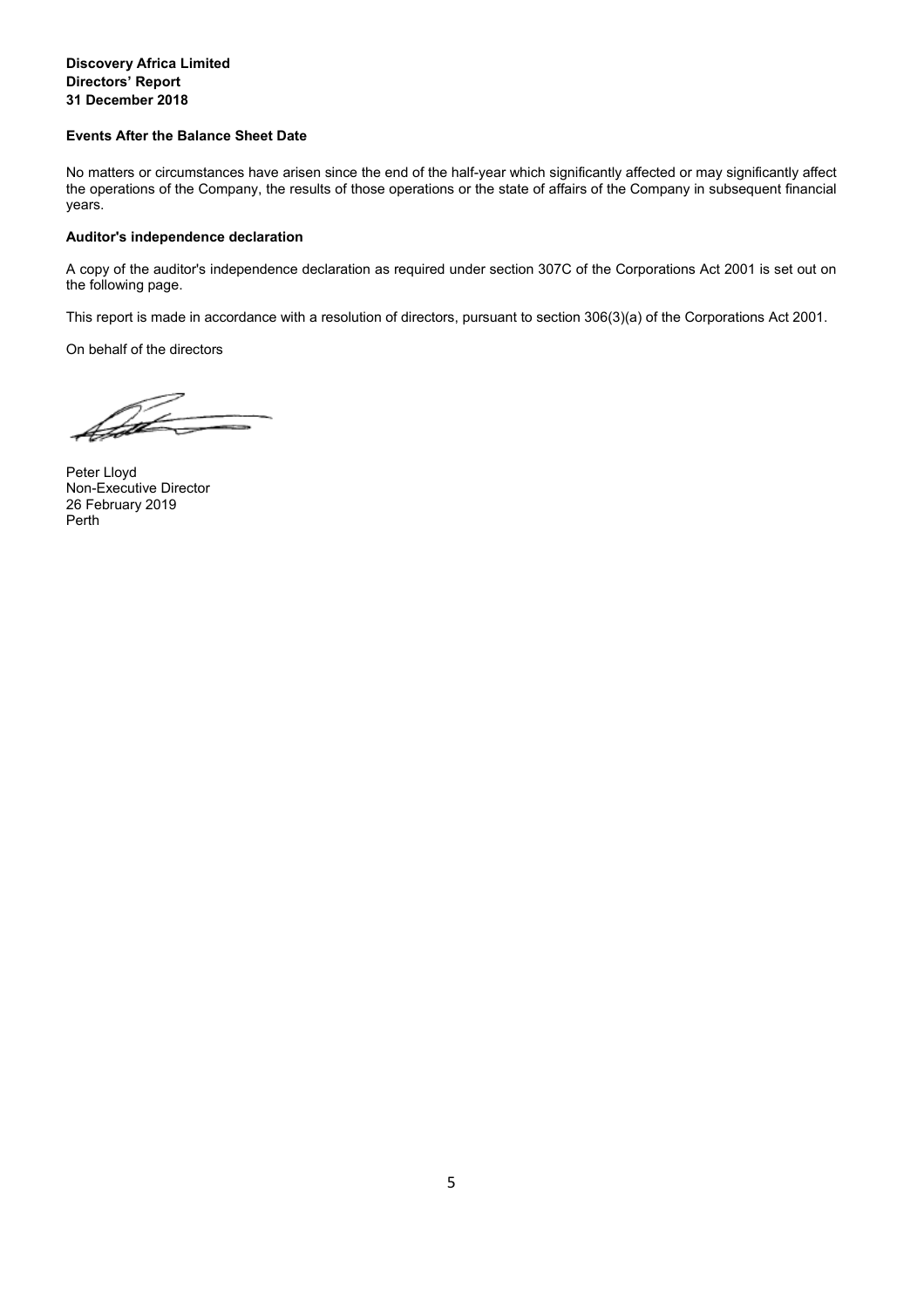

Level 1, Lincoln House, 4 Ventnor Avenue, West Perth WA 6005 P.O. Box 8716, Perth Business Centre WA 6849 Phone (08) 9486 7094 www.rothsayresources.com.au

The Directors Discovery Africa Limited 18 Sangiorgio Court Osborne Park WA 6017

Dear Sirs

In accordance with Section 307C of the Corporations Act 2001 (the "Act") I hereby declare that to the best of my knowledge and belief there have been:

- no contraventions of the auditor independence requirements of the Act in relation to  $i)$ the audit review of the 31 December 2018 interim financial statements; and
- no contraventions of any applicable code of professional conduct in relation to the  $ii)$ review.

**Graham R Swan FCA (Lead auditor)** 

**Rothsay Auditing** 

Dated 26th February 2019

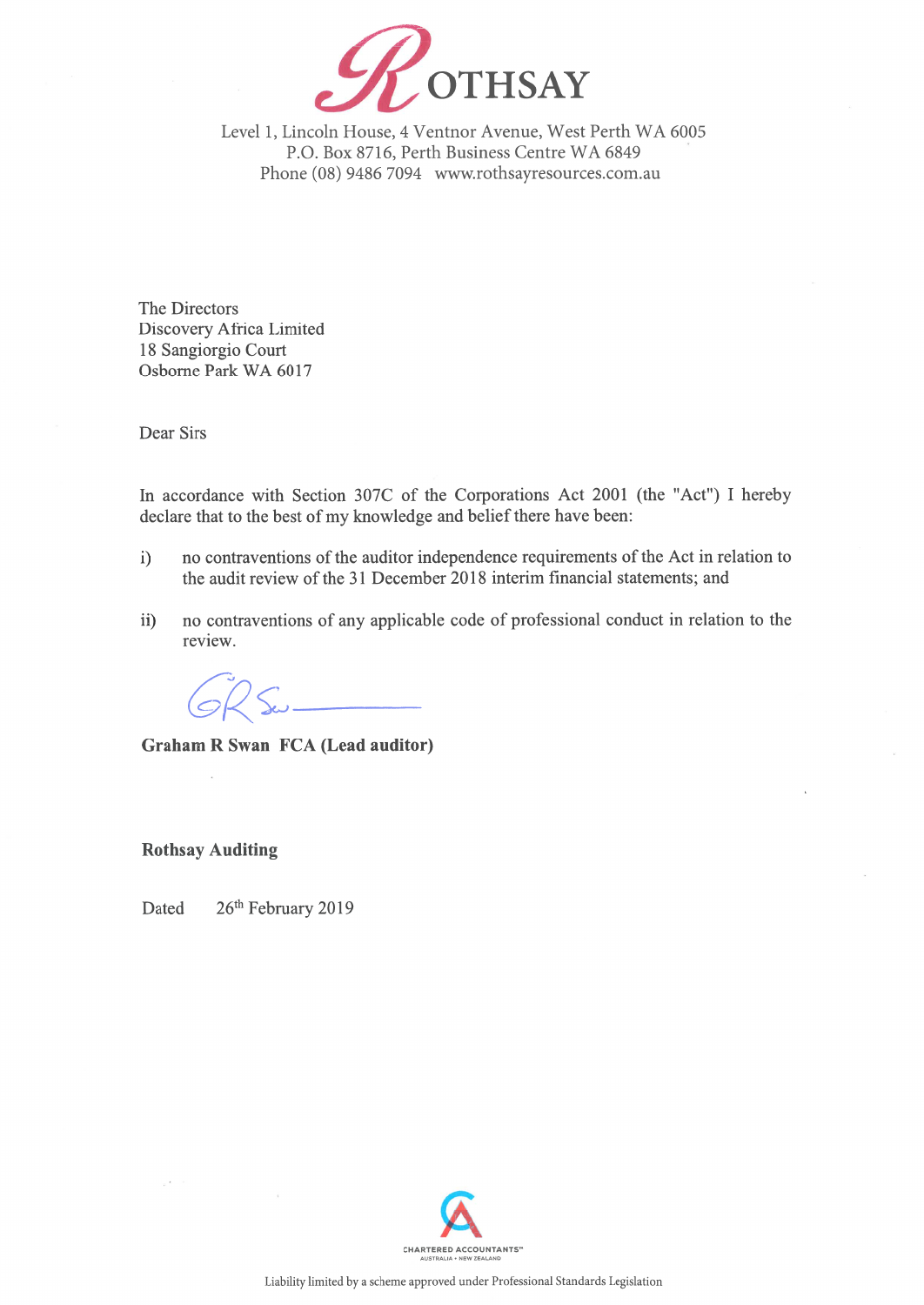## **Discovery Africa Limited Consolidated Statement of Profit or Loss and Other comprehensive Income For the half-year ended 31 December 2018**

|                                                                                                                                                         | Consolidated |                                                                |                                                 |
|---------------------------------------------------------------------------------------------------------------------------------------------------------|--------------|----------------------------------------------------------------|-------------------------------------------------|
|                                                                                                                                                         | <b>Note</b>  | 31 December<br>2018<br>\$                                      | 31 December<br>2017<br>\$                       |
| <b>Revenue</b><br>Royalty income<br>Interest income<br>Profit on sale of available-for-sale financial assets                                            |              | 4.252<br>2,323                                                 | 1,564<br>392,573                                |
| <b>Expenses</b><br>Administration expenses<br>Litigation expenses<br><b>Employment expenses</b><br>Corporate expenses<br>Share based payment            | 10           | (5, 417)<br>(135, 748)<br>(101, 136)<br>(84, 898)<br>(156,000) | (5,914)<br>(117, 439)<br>(100,000)<br>(73, 402) |
| Profit/(loss) before income tax expense                                                                                                                 |              | (476, 624)                                                     | 97,382                                          |
| Income tax expense                                                                                                                                      |              |                                                                |                                                 |
| Profit/(loss) after income tax expense for the half-year                                                                                                |              | (476, 624)                                                     | 97,382                                          |
| <b>Other Comprehensive Income</b>                                                                                                                       |              |                                                                |                                                 |
| Items that may be reclassified subsequently to profit or loss<br>Profit/(loss) on the revaluation of available-for-sale financial assets,<br>net of tax |              | (24, 947)                                                      | (166, 500)                                      |
|                                                                                                                                                         |              |                                                                |                                                 |
| Other comprehensive income for the half-year, net of tax                                                                                                |              | (24, 947)                                                      | (166, 500)                                      |
| Total comprehensive income/(loss) for the half-year                                                                                                     |              | (501, 571)                                                     | (69, 118)                                       |
| <b>Earnings per Share</b>                                                                                                                               |              | Cents                                                          | Cents                                           |
| Basic earnings/(loss) per share<br>Diluted earnings/(loss) per share                                                                                    |              | (0.26)<br>(0.26)                                               | 0.05<br>0.05                                    |

The above statement of profit or loss and other comprehensive income should be read in conjunction with the accompanying notes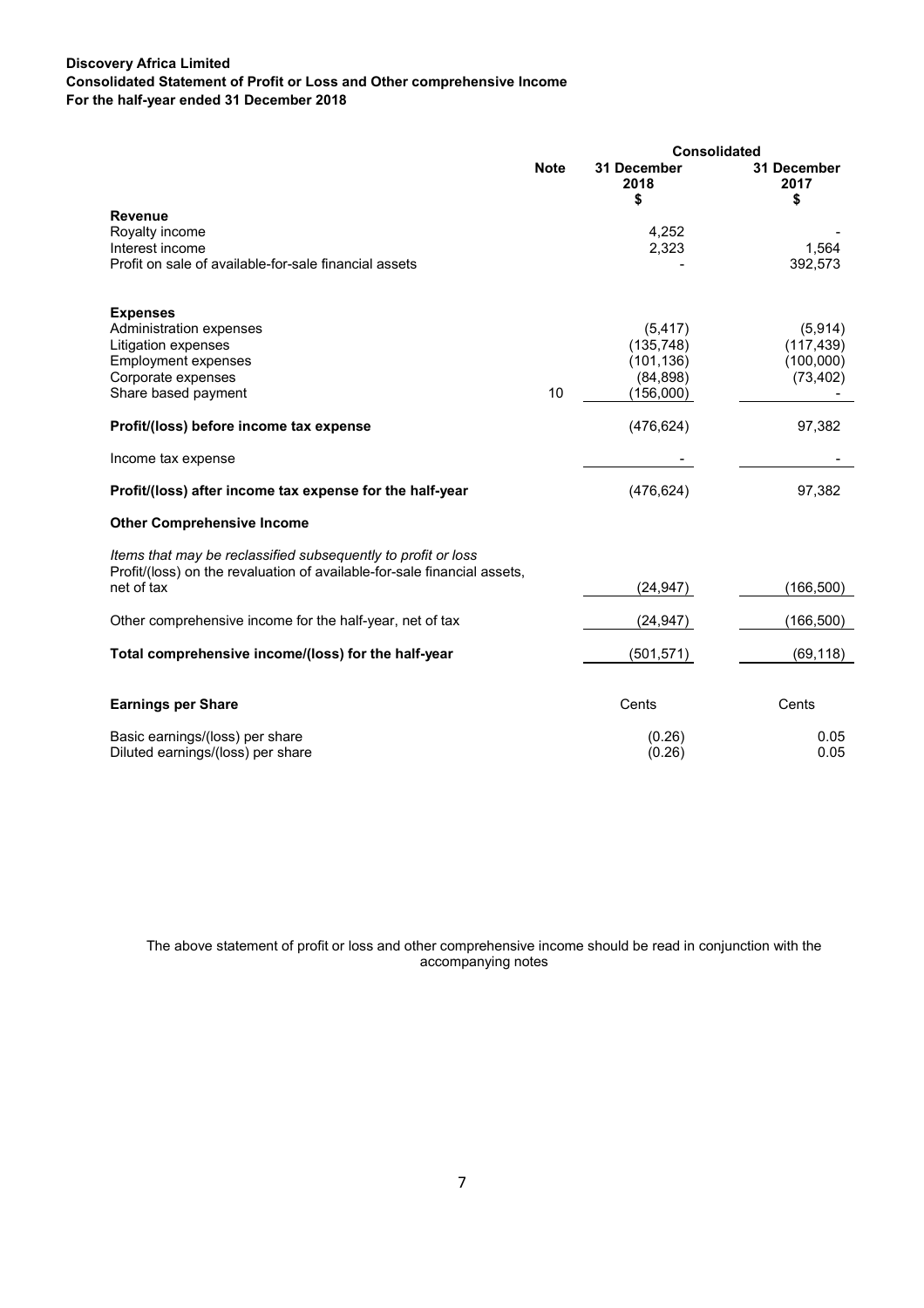## **Discovery Africa Limited Consolidated Statement of Financial Position As at 31 December 2018**

|                                                                                                                                                         | <b>Consolidated</b><br><b>Note</b> |                                         |                                           |
|---------------------------------------------------------------------------------------------------------------------------------------------------------|------------------------------------|-----------------------------------------|-------------------------------------------|
|                                                                                                                                                         |                                    | 31 December<br>2018<br>\$               | 30 June<br>2018<br>\$                     |
| <b>Assets</b>                                                                                                                                           |                                    |                                         |                                           |
| <b>Current Assets</b><br>Cash and cash equivalents<br>Trade and other receivables<br>Available-for-sale financial assets<br><b>Total Current Assets</b> | 4<br>5<br>6                        | 532,753<br>289,337<br>35,510<br>857,600 | 903,492<br>316,292<br>60,458<br>1,280,242 |
| <b>Non-Current Assets</b><br>Capitalised exploration and evaluation expenditure<br><b>Total Non-Current Assets</b>                                      | $\overline{7}$                     | 35,664<br>35,664                        | 31,365<br>31,365                          |
| <b>Total Assets</b>                                                                                                                                     |                                    | 893,264                                 | 1,311,607                                 |
| <b>Liabilities</b><br><b>Current Liabilities</b>                                                                                                        |                                    | 294,745                                 |                                           |
| Trade and other payables<br><b>Total Current Liabilities</b>                                                                                            |                                    | 294,745                                 | 367,517<br>367,517                        |
| <b>Total Liabilities</b>                                                                                                                                |                                    | 294,745                                 | 367,517                                   |
| <b>Net Assets</b>                                                                                                                                       |                                    | 598,519                                 | 944,090                                   |
| <b>Equity</b><br>Issued capital<br>Reserves<br><b>Accumulated losses</b>                                                                                | 8<br>9                             | 12,237,620<br>819,514<br>(12,458,615)   | 12,237,620<br>688,461<br>(11,981,991)     |
| <b>Total Equity</b>                                                                                                                                     |                                    | 598,519                                 | 944,090                                   |

The above statement of financial position should be read in conjunction with the accompanying notes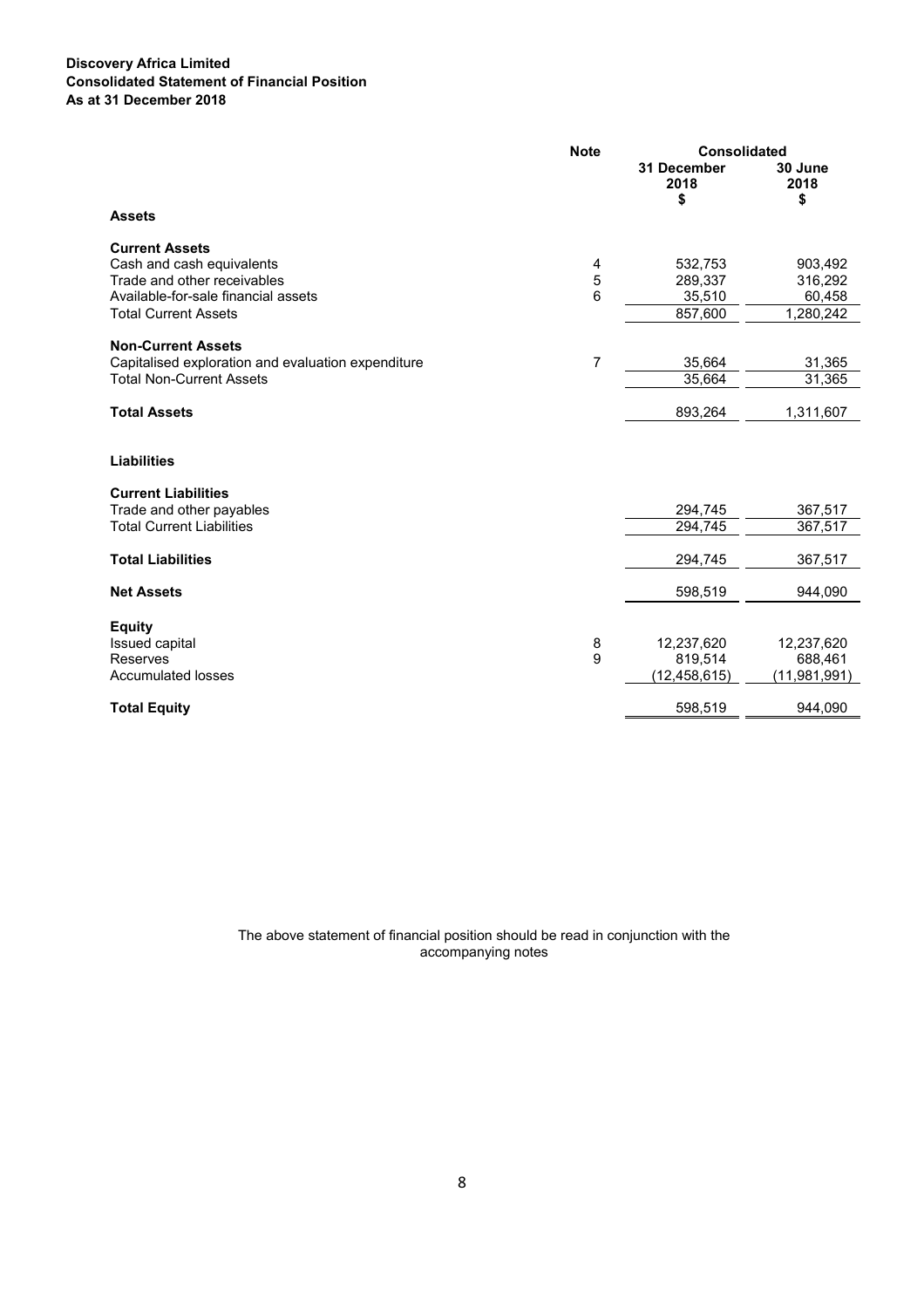## **Discovery Africa Limited Consolidated Statement of Changes in Equity For the half year ended 31 December 2018**

|                                                                                                                                       | <b>Contributed</b><br>equity | <b>Reserves</b><br>\$ | <b>Accumulated</b><br><b>Losses</b><br>\$ | <b>Total</b><br><b>Equity</b><br>\$ |
|---------------------------------------------------------------------------------------------------------------------------------------|------------------------------|-----------------------|-------------------------------------------|-------------------------------------|
| <b>Consolidated</b>                                                                                                                   |                              |                       |                                           |                                     |
| Balance as at 1 July 2017                                                                                                             | 12,348,620                   | 877,104               | (11,706,593)                              | 1,519,131                           |
| <b>Other Comprehensive Income</b><br>Loss after income tax expense for the half-year<br>Other comprehensive income for the half-      |                              |                       | 97,382                                    | 97,382                              |
| year, net of tax                                                                                                                      |                              | (166, 500)            |                                           | (166, 500)                          |
| Total comprehensive income/(loss) for the<br>half-year                                                                                |                              | (166, 500)            | 97,382                                    | (69, 118)                           |
| Transactions with owners in their capacity<br>as owners                                                                               |                              |                       |                                           |                                     |
| Shares cancelled during the half-year                                                                                                 | (111,000)                    |                       |                                           | (111,000)                           |
| <b>Total contributions by owners</b>                                                                                                  | (111,000)                    |                       |                                           | (111,000)                           |
| Balance as at 31 December 2017                                                                                                        | 12,237,620                   | 710,604               | (11,609,211)                              | 1,339,013                           |
|                                                                                                                                       |                              |                       |                                           |                                     |
| Balance as at 1 July 2018                                                                                                             | 12,237,620                   | 688,461               | (11,981,991)                              | 944,090                             |
| <b>Other Comprehensive Income</b><br>Loss after income tax expense for the half-year<br>Other comprehensive income for the half-year, |                              |                       | (476, 624)                                | (476, 624)                          |
| net of tax                                                                                                                            |                              | (24, 947)             |                                           | (24, 947)                           |
| Total comprehensive income/(loss) for the<br>half-year                                                                                |                              | (24, 947)             | (476, 624)                                | (501, 571)                          |
| Transactions with owners in their capacity<br>as owners                                                                               |                              |                       |                                           |                                     |
| Issue of shares and options during the period                                                                                         |                              | 156,000               |                                           | 156,000                             |
| <b>Total contributions by owners</b>                                                                                                  |                              | 156,000               |                                           | 156,000                             |
| <b>Balance as at 31 December 2018</b>                                                                                                 | 12,237,620                   | 819,514               | (12, 458, 615)                            | 598,519                             |

The above statement of changes in equity should be read in conjunction with the accompanying notes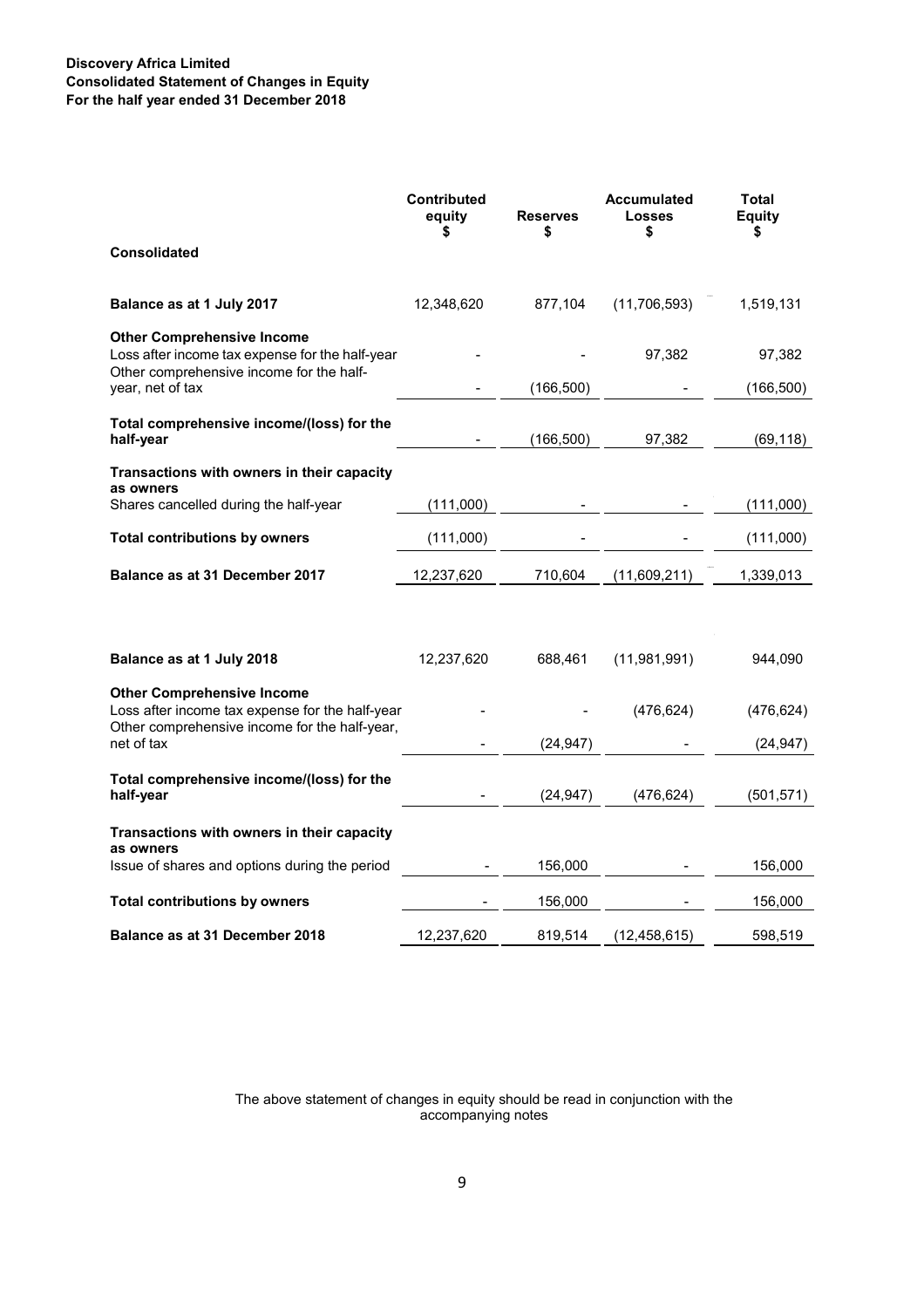## **Discovery Africa Limited Consolidated Statement of Cash Flows For the half year ended 31 December 2018**

|                                                                                                                                                               | <b>Note</b> | <b>Consolidated</b>                     |                                  |
|---------------------------------------------------------------------------------------------------------------------------------------------------------------|-------------|-----------------------------------------|----------------------------------|
|                                                                                                                                                               |             | 31 December<br>2018<br>\$               | 31 December<br>2017<br>\$        |
| Cash flows from operating activities<br>Payments to suppliers (inclusive of GST)<br>Payments for exploration and evaluation<br>Interest received<br>Royalties |             | (373, 015)<br>(4,299)<br>2,323<br>4,252 | (241, 492)<br>(14, 719)<br>1,564 |
| Net cash (used in) operating activities                                                                                                                       |             | (370, 739)                              | (254,647)                        |
| Cash flows from investing activities<br>Proceeds from sale of investments                                                                                     |             |                                         | 398,073                          |
| Net cash from investing activities                                                                                                                            |             |                                         | 398,073                          |
| Net increase in cash and cash equivalents                                                                                                                     |             | (370, 739)                              | 143,426                          |
| Cash and cash equivalents at the beginning of the financial half-year                                                                                         |             | 903,492                                 | 1,190,364                        |
| Reclassification of amounts held in trust                                                                                                                     |             |                                         | (83, 911)                        |
| Cash and cash equivalents at the end of the financial half-year                                                                                               | 4           | 532,753                                 | 1,249,879                        |

The above statement of cash flows should be read in conjunction with the accompanying notes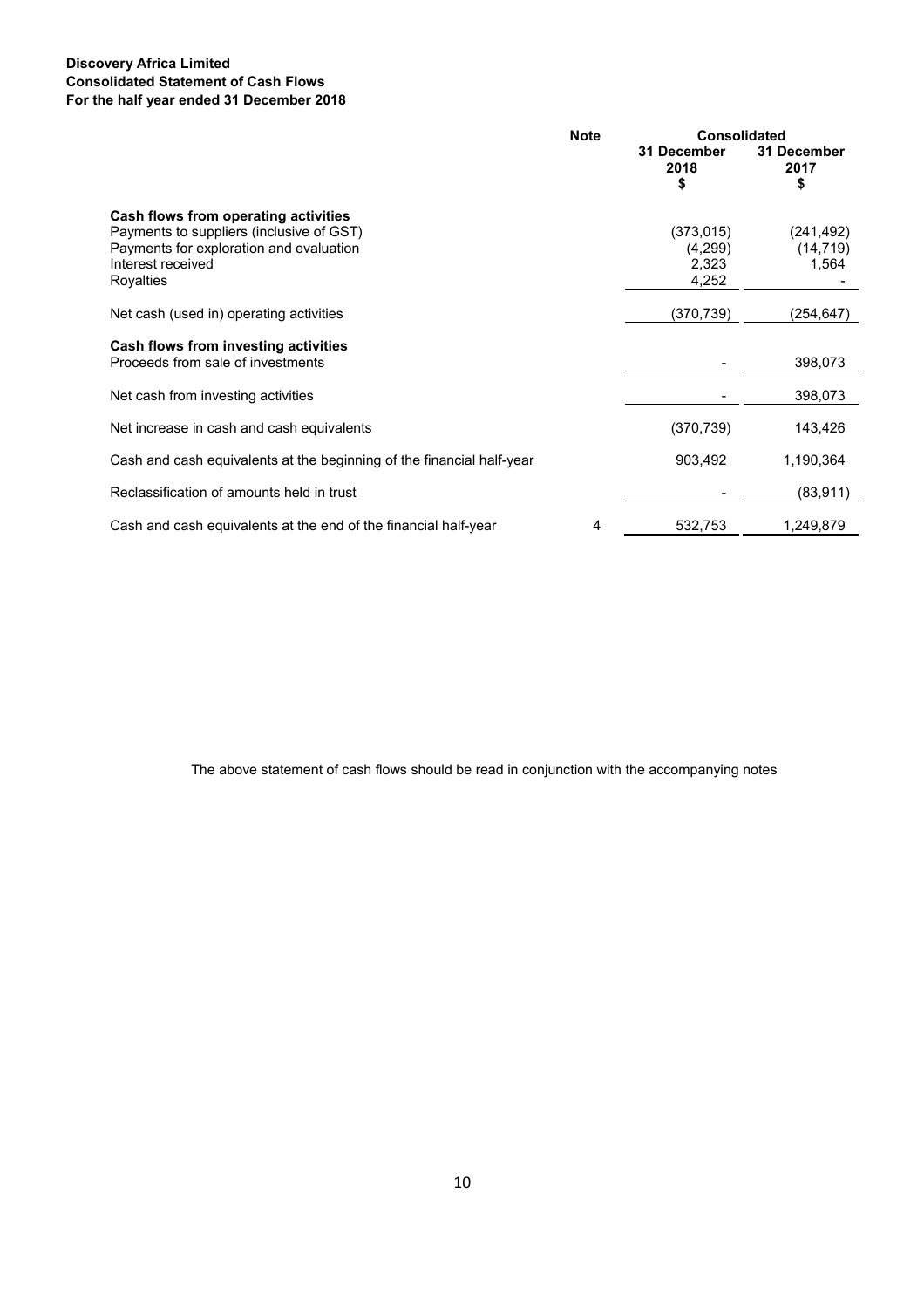## **Discovery Africa Limited Notes to the Financial Statements 31 December 2018**

#### **Note 1. General information**

The financial report covers Discovery Africa Limited as a consolidated entity consisting of Discovery Africa Limited and the entities it controlled. The financial report is presented in Australian dollars, which is Discovery Africa Limited's functional and presentation currency.

The financial report consists of the financial statements, notes to the financial statements and the directors' declaration. Discovery Africa Limited is a listed public company limited by shares, incorporated and domiciled in Australia. Its registered office and principal place of business is:

18 Sangiorgio Court Osborne Park WA 6017 Ph : (08) 6168 8000

A description of the nature of the consolidated entity's operations and its principal activities are included in the directors' report, which is not part of the financial report.

The financial report was authorised for issue, in accordance with a resolution of directors, on 26 February 2019. The directors have the power to amend and reissue the financial report.

#### **Note 2. Significant accounting policies**

These general purpose financial statements for the interim half-year reporting period ended 31 December 2018 have been prepared in accordance with Australian Accounting Standard AASB 134 'Interim Financial Reporting' and the Corporations Act 2001, as appropriate for for-profit oriented entities. Compliance with AASB 134 ensures compliance with International Financial Reporting Standard IAS 34 'Interim Financial Reporting'.

These general purpose financial statements do not include all the notes of the type normally included in annual financial statements. Accordingly, these financial statements are to be read in conjunction with the annual report for the year ended 30 June 2018 and any public announcements made by the company during the interim reporting period in accordance with the continuous disclosure requirements of the Corporations Act 2001.

The principal accounting policies adopted are consistent with those of the previous financial year and corresponding interim reporting period, except for the policies stated below.

#### **New, revised or amending Accounting Standards and Interpretations adopted**

The consolidated entity has adopted all of the new and revised Accounting Standards and Interpretations issued by the Australian Accounting Standards Board that are mandatory for the current reporting period. The adoption of these new and revised Accounting Standards and Interpretations has not resulted in a significant or material change to the consolidated entity's accounting policies. Any new, revised or amending Accounting Standards or Interpretations that are not yet mandatory have not been early adopted by the consolidated entity.

#### **Reporting Basis and Conventions**

The half year financial report has been prepared on an accrual basis and is based on historical costs, modified, where applicable, by the measurement at fair value of selected non-current assets, financial assets and financial liabilities.

#### **Going Concern**

The financial report has been prepared on a going concern basis, which contemplates the continuity of normal business activity and the realisation of assets and the settlement of liabilities in the ordinary course of business.

#### **Note 3. Operating segments**

#### *Identification of reportable operating segments*

The consolidated entity has identified two reporting segments: exploration for graphite, specialty metals and other mineral commodities in Africa, and exploration for gold in Australia. The operating segments are based on the internal reports that are reviewed and used by the Board of Directors in assessing performance and in determining the allocation of resources.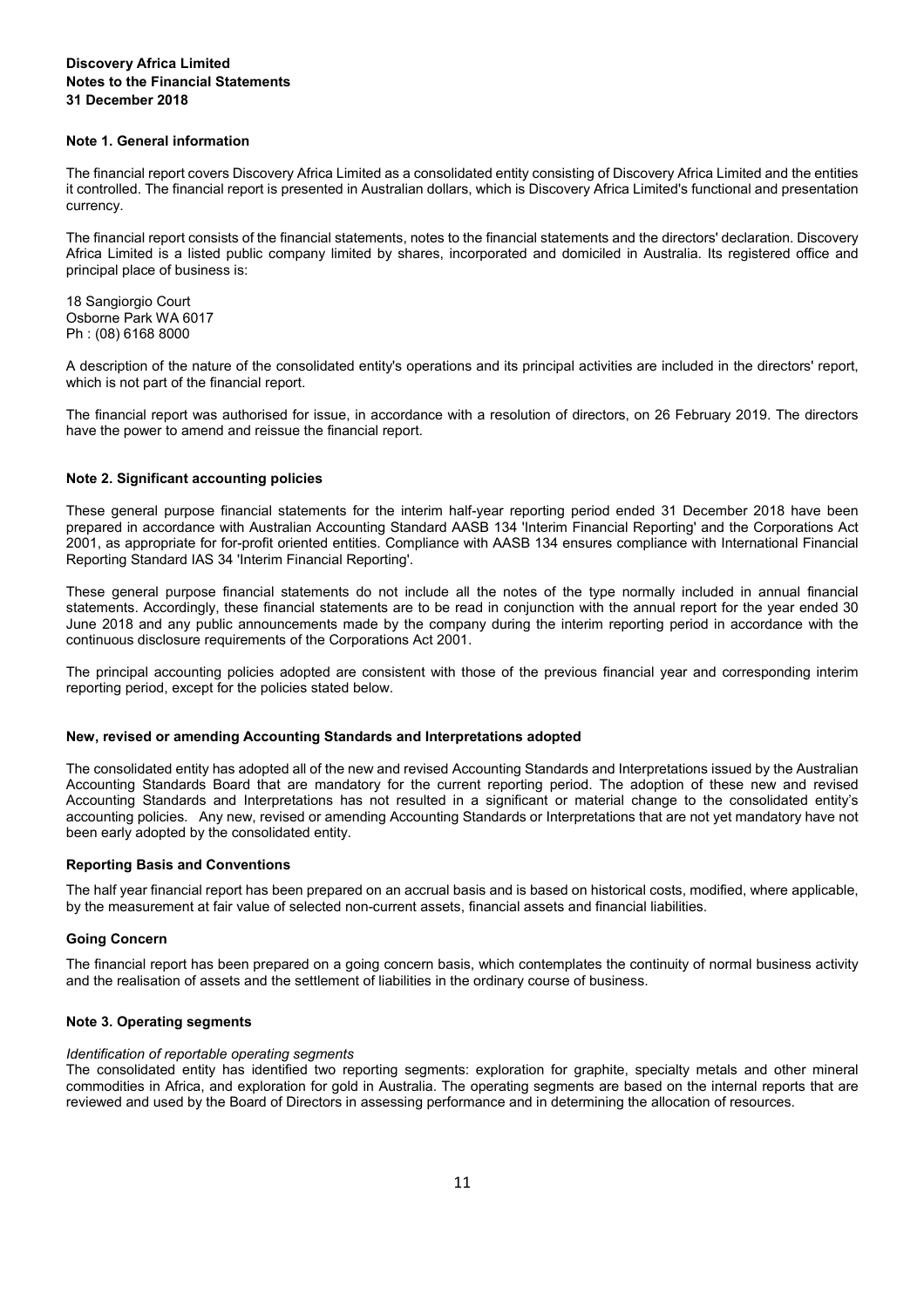## **Discovery Africa Limited Notes to the Financial Statements 31 December 2018**

## **Note 3. Operating segments (continued)**

*Identification of reportable operating segments (continued)* 

| 31 December 2018                | <b>Graphite</b>          | Gold   | Unallocated | Total      |
|---------------------------------|--------------------------|--------|-------------|------------|
|                                 | \$                       | \$     | \$          | \$         |
| Revenue                         | -                        | 4,252  | 2,323       | 6,575      |
| Profit/(loss) before income tax | $\overline{\phantom{0}}$ | 4,252  | (480, 876)  | (476, 624) |
| Total segment assets            | $\overline{\phantom{0}}$ | 35.664 | 857,600     | 893,264    |
| Total segment liabilities       | $\overline{\phantom{0}}$ |        | 294,745     | 294,745    |

| 30 June 2018                    | <b>Graphite</b>          | Gold   | Unallocated | <b>Total</b> |
|---------------------------------|--------------------------|--------|-------------|--------------|
|                                 | \$                       |        | \$          | \$           |
| Revenue                         |                          | 7,562  | 395,782     | 403,344      |
| Profit/(loss) before income tax | -                        | 7.562  | (282,960)   | (275, 398)   |
| Total segment assets            |                          | 31,365 | 1,280,242   | 1,311,607    |
| Total segment liabilities       | $\overline{\phantom{0}}$ |        | 367,517     | 367,517      |

## **Note 4. Current Assets – Cash and Cash Equivalents**

| $11010 + 120110111$ $1330013 - 00311011000011$ $130110110101113$ |                     |              |
|------------------------------------------------------------------|---------------------|--------------|
|                                                                  | <b>Consolidated</b> |              |
|                                                                  | 31 December 2018    | 30 June 2018 |
|                                                                  |                     |              |
| Cash at bank                                                     | 532.753             | 903.492      |
|                                                                  | 532.753             | 903.492      |
|                                                                  |                     |              |

## **Note 5. Current Assets – Trade and Other Receivables**

|                                         | <b>Consolidated</b> |              |  |
|-----------------------------------------|---------------------|--------------|--|
|                                         | 31 December 2018    | 30 June 2018 |  |
| Funds held in trust                     | 83.911              | 83.911       |  |
| Prepayments                             |                     | 14.192       |  |
| <b>GST</b> receivable                   | 17.607              | 30.370       |  |
| Sundry receivable – legal trust account | 187.819             | 187.819      |  |
|                                         | 289.337             | 316.292      |  |

## **Note 6. Current Assets – Available-for-sale Financial Assets**

|                                       | <b>Consolidated</b> |              |  |
|---------------------------------------|---------------------|--------------|--|
|                                       | 31 December 2018    | 30 June 2018 |  |
|                                       |                     |              |  |
| <b>Opening Fair Value</b>             | 60.458              | 254.600      |  |
| Disposals                             |                     | (398,073)    |  |
| Reclassification of other investments |                     |              |  |
| Revaluation increments/(decrements)   | (24, 948)           | 203,931      |  |
|                                       |                     |              |  |
| <b>Closing Fair Value</b>             | 35.510              | 60.458       |  |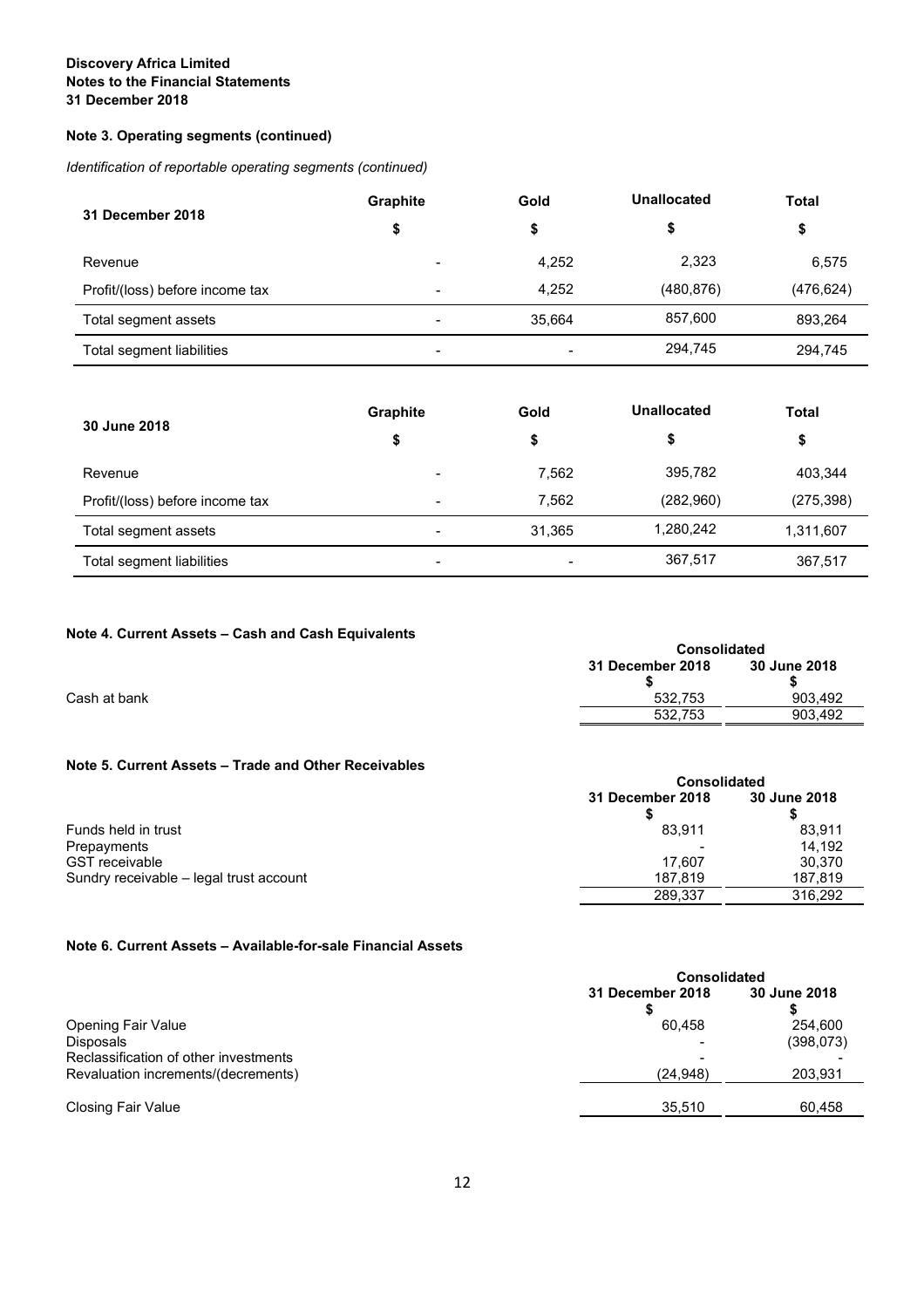#### **Note 7. Non-current Assets – Capitalised Exploration and Evaluation Expenditure**

|                                                         | <b>Consolidated</b>     |                  |  |
|---------------------------------------------------------|-------------------------|------------------|--|
|                                                         | <b>31 December 2018</b> | 30 June 2018     |  |
| <b>Opening Balance</b><br>Expenditure during the period | 31.365<br>4,299         | 15,236<br>16,129 |  |
| Write Off of Exploration Expenditure                    |                         |                  |  |
| <b>Closing Balance</b>                                  | 35.664                  | 31,365           |  |

## **Note 8. Equity – Issued Capital**

| (a) Shares                 | <b>Consolidated</b>                  |                                  | <b>Consolidated</b> |                 |
|----------------------------|--------------------------------------|----------------------------------|---------------------|-----------------|
|                            | 31 December<br>2018<br><b>Shares</b> | 30 June<br>2018<br><b>Shares</b> | 31 December<br>2018 | 30 June<br>2018 |
| Fully paid ordinary shares | 182.234.698                          | 182,234,698                      | 12,237,620          | 12,237,620      |
|                            | 182,234,698                          | 182,234,698                      | 12,237,620          | 12,237,620      |

There were no changes to issued capital in the period ended 30 June 2018 or 31 December 2018.

#### **(b) Options**

As at 31 December 2018, 20,000,000 unlisted options were on issue. The options are exercisable at 3.2 cents and expire on 6 December 2021.

Refer to Note 10 for further details regarding the issue of unlisted options.

#### **Note 9. Equity – Reserves**

|                                              | <b>Consolidated</b>     |                    |  |
|----------------------------------------------|-------------------------|--------------------|--|
|                                              | <b>31 December 2018</b> | 30 June 2018       |  |
| Available-for-sale reserve<br>Option reserve | 122.980<br>696.534      | 147,927<br>540,534 |  |
|                                              | 819.514                 | 688.461            |  |

*Available-for-sale reserve* 

The reserve was used to recognise increments and decrements in the fair value of available-for-sale financial assets.

*Option reserve* 

The reserve is used to recognise the value of option equity benefits provided to employees and directors as part of their remuneration, and other parties as part of their compensation for services.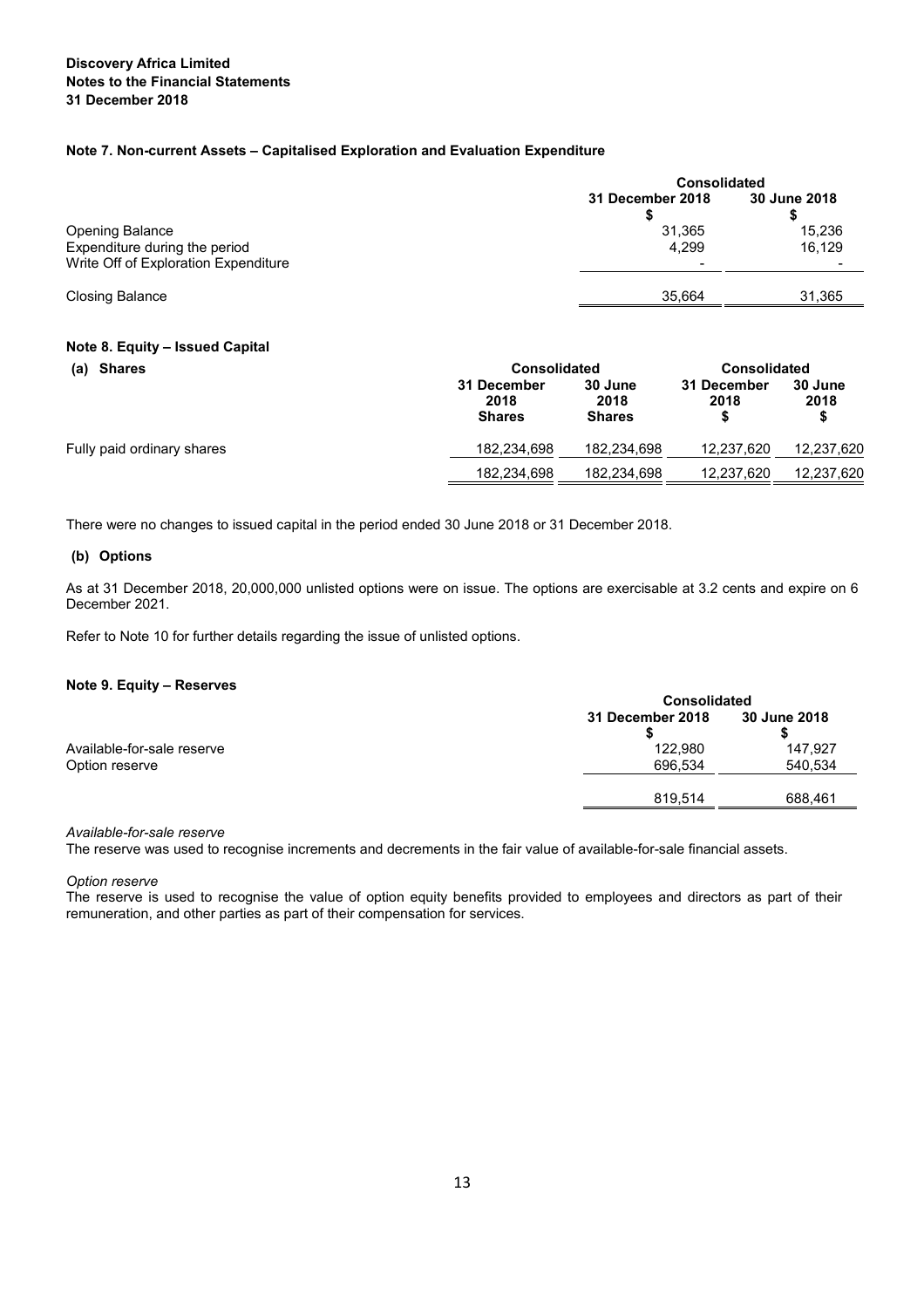## **Discovery Africa Limited Notes to the Financial Statements 31 December 2018**

### **Note 9. Equity – Reserves (continued)**

#### *Movements in reserves*

Movements in each class of reserve during the current financial half-year are set out below:

|                                               | Available- |                |             |
|-----------------------------------------------|------------|----------------|-------------|
|                                               | for-sale   | <b>Options</b> | Total<br>\$ |
| <b>Consolidated</b>                           |            |                |             |
| Balance as at 1 July 2018                     | 147.927    | 540.534        | 688.461     |
| Revaluation of available-for-sale investments | (24, 947)  |                | (24, 947)   |
| Issue of unlisted options – refer to Note 10  |            | 156,000        | 156,000     |
|                                               |            |                |             |
| Balance as at 31 December 2018                | 122.980    | 696.534        | 819.514     |

#### **Note 10. Share Based Payment**

On 6 December 2018, 20,000,000 unlisted options were issued to Directors and the Company Secretary in accordance with the Company's Notice of Annual General Meeting dated 29 October 2018.

During the half-year ended 31 December 2018, \$156,000 was expensed as a share based payment.

The fair value of these options granted was calculated by using the Black-Scholes option valuation methodology and applying the following inputs:

| Weighted average exercise price (cents)         | 3.2             |
|-------------------------------------------------|-----------------|
| Weighted average life of the options (years)    |                 |
| Weighted average underlying share price (cents) | 1.6             |
| Expected share price volatility                 | 100%            |
| Risk-free interest rate                         | 2.60%           |
| Expiry date                                     | 6 December 2021 |
|                                                 |                 |

#### **Note 11. Contingencies**

In 2014 the consolidated entity commenced legal proceedings against former Directors and advisors. During the period ended 31 December 2018 these proceedings continued.

As at the date of the report the Directors are unable to assess or estimate the likelihood of success in these proceedings, and disclosure of further details would be prejudicial to the proceedings.

The consolidated entity had no other contingent assets or liabilities as at 31 December 2018.

#### **Note 12. Events after reporting period**

No matter or circumstance has arisen since 31 December 2018 that has significantly affected, or may significantly affect the consolidated entity's operations, the results of those operations, or the consolidated entity's state of affairs in future financial years.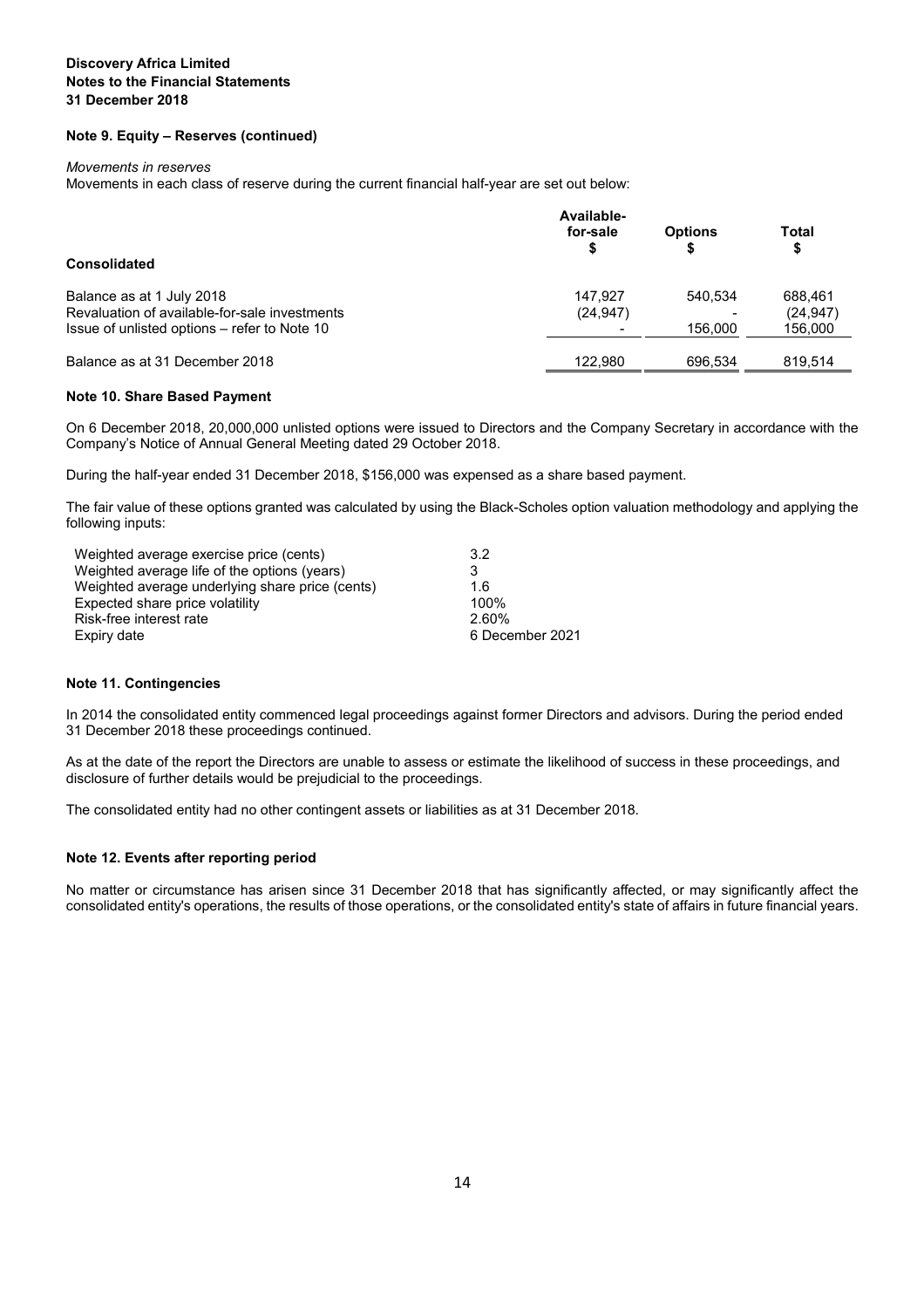## **Discovery Africa Limited Directors' Declaration 31 December 2018**

In the directors' opinion:

● the attached financial statements and notes thereto comply with the Corporations Act 2001, Australian Accounting Standard AASB 134 'Interim Financial Reporting', the Corporations Regulations 2001 and other mandatory professional reporting requirements;

● the attached financial statements and notes thereto give a true and fair view of the consolidated entity's financial position as at 31 December 2018 and of its performance for the financial half-year ended on that date; and

● there are reasonable grounds to believe that the company will be able to pay its debts as and when they become due and payable.

Signed in accordance with a resolution of directors made pursuant to section 303(5)(a) of the Corporations Act 2001.

On behalf of the directors

Íá

Peter Lloyd Non-Executive Director 26 February 2019 Perth